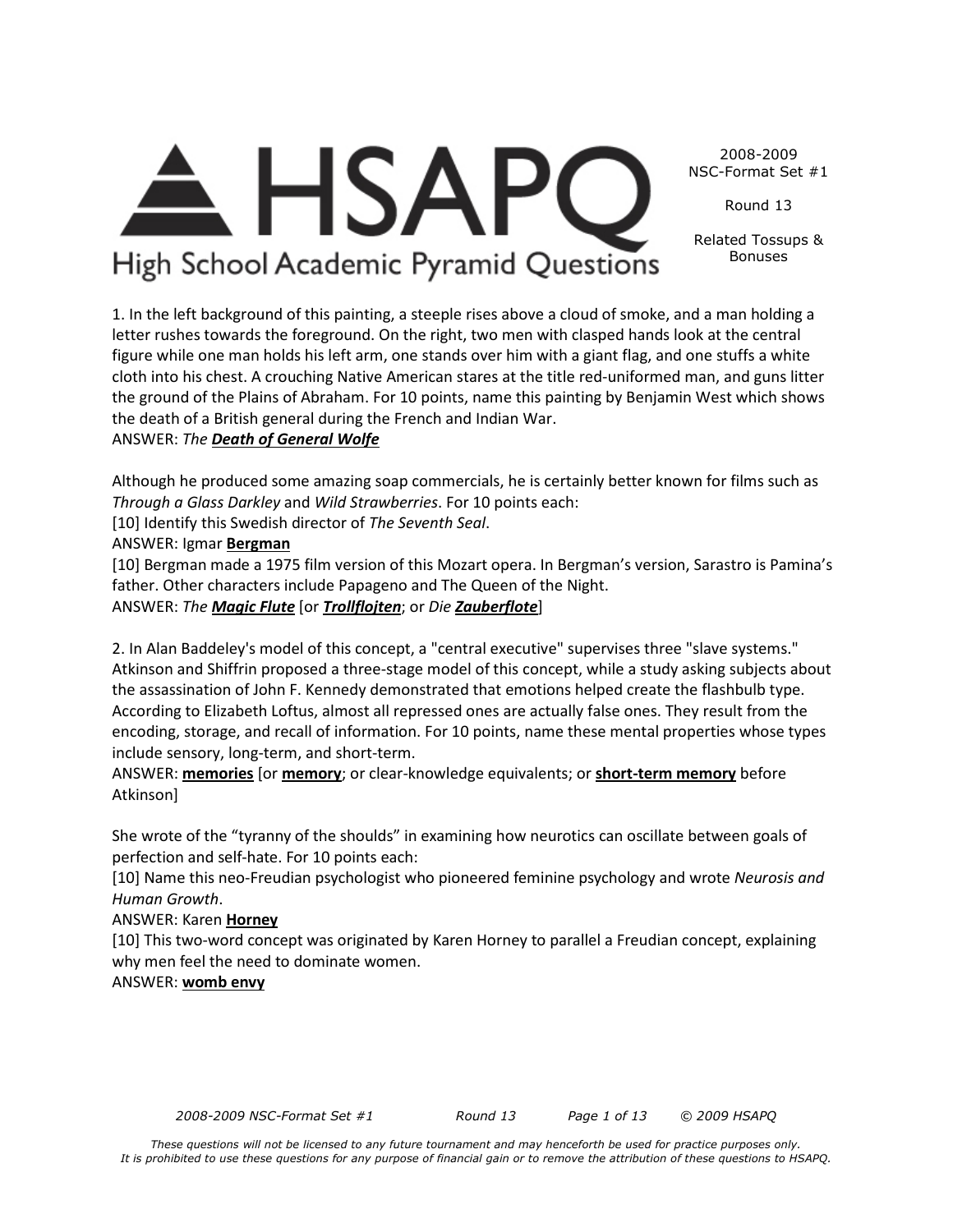3. This man attended the Conference of Altenburg after succeeding Johann Philipp Stadion, and he traveled to South Africa after being forced to resign. He headed up a regency council when Holy Roman Emperor Francis II died and left Ferdinand as king of his country. He held his most power when signing the Treaty of Paris in 1814 and bringing Alexander I, Castlereagh and Talleyrand together to create a new European balance after the exile of Napoleon. For 10 points, name this Austrian statesman who chaired the Congress of Vienna.

ANSWER: Prince Klemens Wenzel von **Metternich**

He was known as Brother Number One. For 10 points each:

[10] Name this man who served as Prime Minister of the Democratic Republic of Kampuchea from 1976 to 1979.

ANSWER: Pol **Pot** [or Saloth **Sar**]

[10] Pol Pot was the leader of the Khmer Rouge, which overthrew Lon Nol and the government of this Asian country in 1975.

### ANSWER: **Cambodia**

4. He's not Hector Berlioz, but he falls in love with an actress after seeing her performance in *Romeo and Juliet*. Revealing himself only as "Prince Charming", he rebuffs her after a terrible performance, leading to her suicide. James Vane learns the truth while investigating that suicide, but is shot before he can accuse this man. He also blackmails Alan Campbell into covering up the murder of Basil Hallward, before committing suicide by stabbing a portrait of himself. For 10 points, name this man who stays young as his picture ages in an Oscar Wilde novel.

ANSWER: **Dorian Gray** (accept either)

In this work, Pavel Rusanov is a Communist bureaucrat in the title place, which is staffed by the nurse Zoya and the doctors Vera Gangart and Lyudmila Dontsova. For 10 points each:

[10] Name this work, in which Oleg Kostoglotov is taken from his exile in the Asian town Ush-Terek and placed in a hospital in an unnamed town.

ANSWER: *Cancer Ward* [or *Rakovy korpus*]

[10] This the author of *Cancer Ward* wrote a non-fiction chronicle of the secret policeman Terekhov and the political prisoner Georgy Tenno in *The Gulag Archipelago*. ANSWER: Alexander **Solzenitsyn**

5. One person of this surname won an election with the slogan "Garibi Hatao" or "Abolish Poverty," and formed a splinter wing of her political party known by her first initial. That person declared "The Emergency" and imprisoned opponents of the Congress Party before being assassinated by Sikh bodyguards in 1984. Another person of this surname was killed by Tamil Tigers in 1991 while attempting to win election as prime minister. For 10 points, Indira and Rajiv, the descendants of Jawaharlal Nehru, shared what name with Mahatma?

ANSWER: **Gandhi**

*2008-2009 NSC-Format Set #1 Round 13 Page 2 of 13 © 2009 HSAPQ*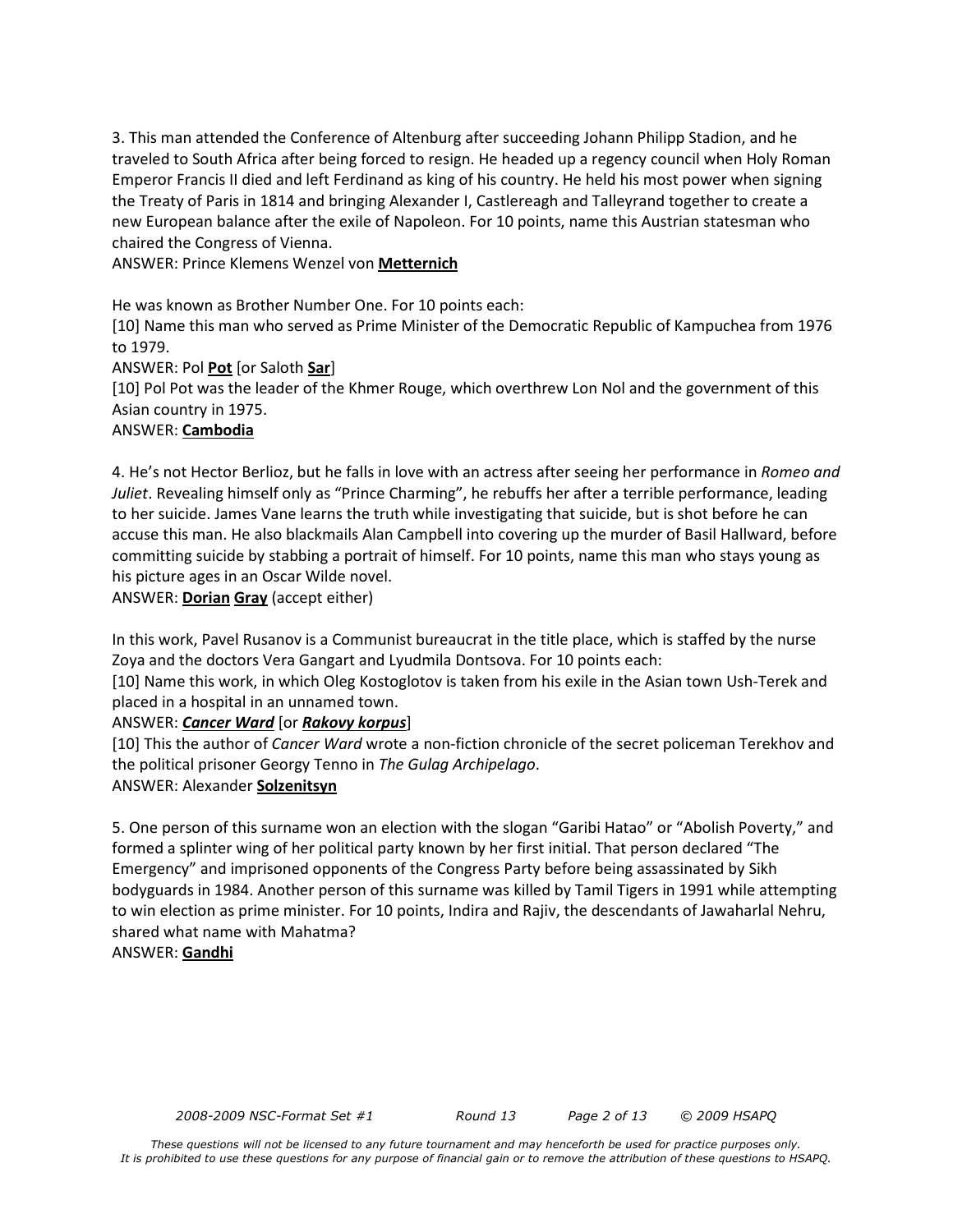It is home to the ruins of Tiahuanaco and the silver mines at Potosí. For 10 points each: [10] Name this South American country that fought the Chaco War with Paraguay in the 1930s. ANSWER: **Bolivia**

[10] Bolivia, despite being allied with Peru, lost the Atacama Desert to Chile in this war that lasted from 1879 to 1884, and ended with the Treaty of Ancón.

# ANSWER: War of the **Pacific**

6. One variant of pre-eclampsia, the HELLP syndrome, is characterized by a reduced number of these entities. A significant role in angiogenesis is played by a growth factor derived from them, and these entities function in signaling cytokines and often correspond with the receptor GP IIb or IIba. Their best known function is mediated by the hormone thrombopoietin, and these bodies often contain von Willebrand factors. Fibrin is absent during hemophilia, which results from the improper function of, for 10 points, what cytoplasmic bodies involved in blood clotting? ANSWER: **platelet**s [or **thrombocyte**s]

The principal ores of this element include ulexite, colemanite, and kernite. For 10 points each: [10] Name this element whose acid reacts with silica to create the glass known as Pyrex. ANSWER: **boron**

[10] The molecule boron trifluoride is a violator of this rule, which says atoms try to attain a filled outer shell of eight electrons.

ANSWER: **octet** rule

7. He once disagreed with Omphale's husband, the mountain god Tmolus, about the results of a contest between the god to whom he was devoted, Pan, and Apollo. He was adopted by Gordias and Cybele, and later became king of Phyrgia himself, or at least the city of Pessinus. Once given the ears of an ass, this figure attended to a drunk satyr, Silenus, and bathed in the river Pactolus. For 10 points, identify this king who has a certain power of transfiguration.

### ANSWER: **Midas**

Unlike his brothers, this man was the ancestor of two tribes of Israel, Ephraim and Manasseh. For 10 points each:

[10] Name this dream-interpreting Biblical son of Jacob, who was sold into Egyptian slavery by his brothers, and possessed a fancy coat.

# ANSWER: **Joseph**

[10] Joseph was jailed after being falsely accused of seducing the wife of this chief to the Pharaoh. ANSWER: **Potiphar**

8. These structures have amortized insert cost of "big O of 1" despite having to be periodically resized. Due to their constant lookup time, they are often used instead of linked lists to implement data structures such as hash tables and queues. In C they can be dynamically allocated with malloc, and they function by automatically implementing pointer arithmetic. The multi-dimensional types are useful for storing matrices, and they are generally accessed with square brackets. For 10 points, name these data structures that store multiple elements by index.

ANSWER: **array**s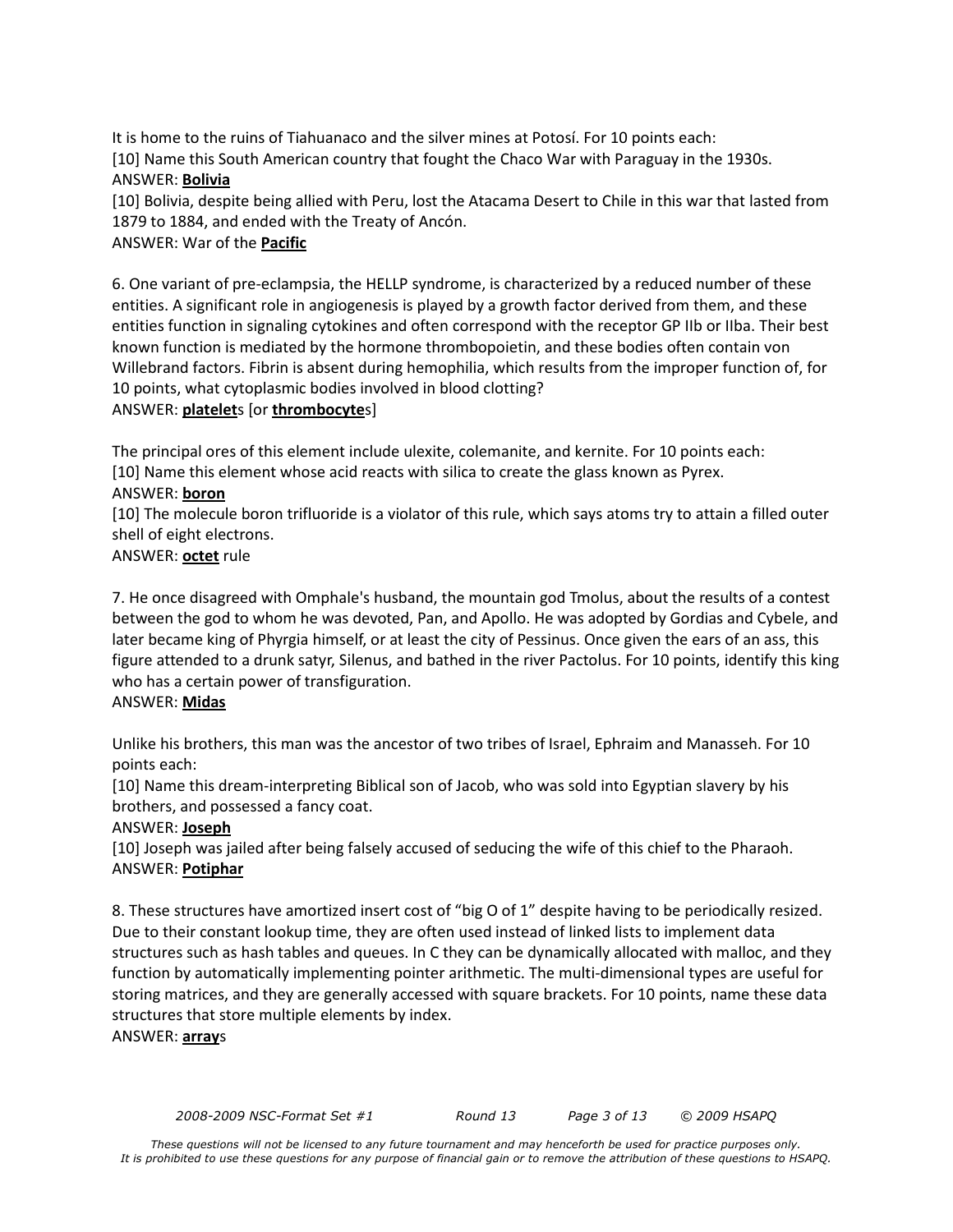They generally are covered by myelin. For 10 points each:

[10] Identify this part of a neuron that carries impulses away, and is connected to the soma by a namesake hillock.

### ANSWER: **axon**

[10] The membrane of the axon includes channels for this ion to flow into the cell. Increasing the voltage to more than around negative 55 milli-volts typically causes this ion to flow in uncontrollably. ANSWER: **sodium** [or **Na**+ ion]

*2008-2009 NSC-Format Set #1 Round 13 Page 4 of 13 © 2009 HSAPQ*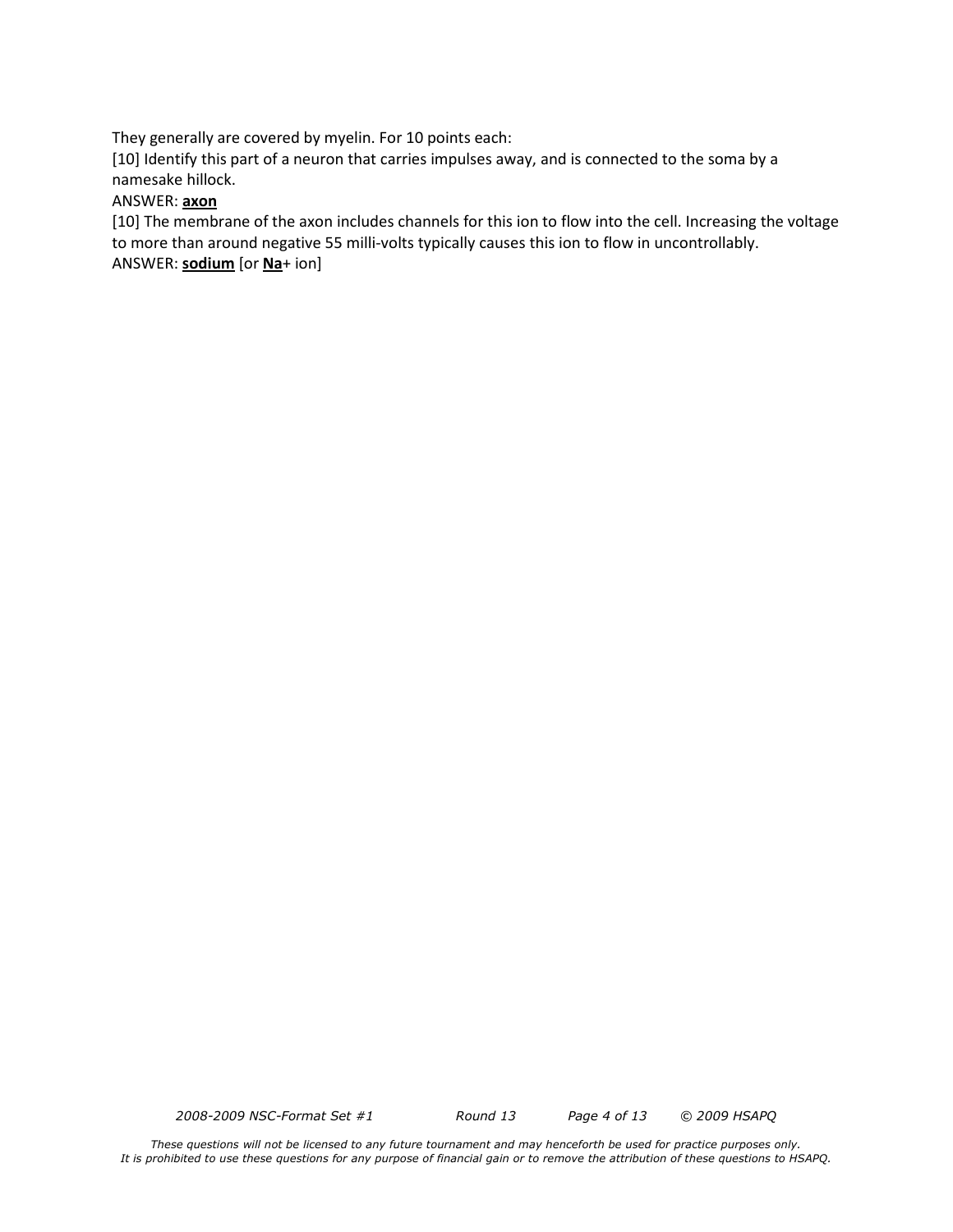

Round 13

Category Quiz Bonus Choices

**Arts Current Events Geography History Literature Math Calculation Religion Social Science**

**Arts Current Events Geography History Literature Math Calculation Religion Social Science**

*2008-2009 NSC-Format Set #1 Round 13 Page 5 of 13 © 2009 HSAPQ*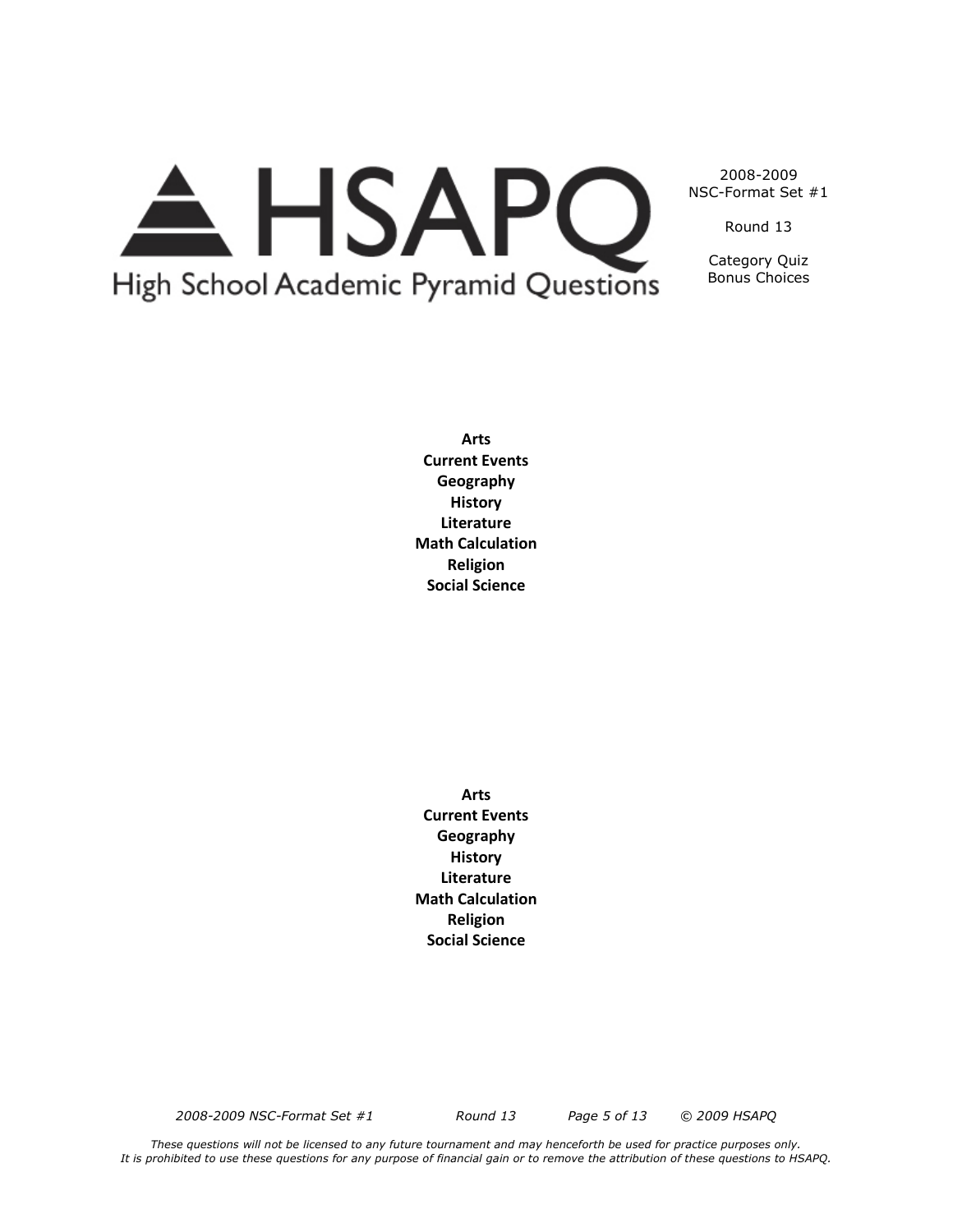High School Academic Pyramid Questions

**HSAP** 

Category Quiz Tossups

Round 13

9. In this novel, a librarian asserts it is her duty to preserve books in an argument over getting more people to read at the Jolly Seventeen club. The protagonist of this work takes her son Hugh to Washington state, and attempts to produce *Androcles and the Lion*, but members of the Thanatopsis club instead choose *The Girl from Kankakee*. The protagonist of this work scandalized her husband Will by redecorating his Victorian House. Centering on Carol Kennicott's attempts to bring culture to Gopher Prairie, for 10 points, name this novel by Sinclair Lewis. ANSWER: *Main Street*

10. The fictional character Chuck Noland worked for this company, which names the arena where Tyreke Evans plays home games. This primary sponsor of Denny Hamlin's #11 car also names the facility where Rudy Gay plays home games. Ken Jennings incorrectly answered this company instead of H&R Block during a notable Final Jeopardy. In 2004, Kinko's was bought by this company that sponsors the Orange Bowl. For 10 points, name this Memphis-based shipping company that is also the namesake of the stadium where Jason Campbell and the Washington Redskins play home games. ANSWER: **FedEx** [or **Federal Express**]

11. Substituting two of this molecule's hydrogen atoms with –OH groups can lead to such compounds as the antiseptic catechol, and the antioxidant hydroquinone. Substitution with one -OH group and one -COOH group leads to salicylic acid, while substituting a hydrogen with a methyl group results in toluene. This simplest aromatic hydrocarbon has formula  $C_6H_6$ . For 10 points, name this organic compound whose structure was famously discovered when Frederick Kekule dreamt of a snake eating its own tail. ANSWER: **benzene**

12. In the north of this country, the Torne River forms part of its eastern border, and the city of Umea is the largest. With its highest point at Kebnekaise, this nation controls the islands of Oland and Gotland, while its largest bodies of water include lakes Vattern and Vanern. Home to large cities including Uppsala, Malmo and Gothenburg, this country is bordered on the south by the Oresund strait and the Kattegat, and to its east lies the Gulf of Bothnia. For 10 points, name this Scandinavian country with capital at Stockholm.

ANSWER: Kingdom of **Sweden**

*2008-2009 NSC-Format Set #1 Round 13 Page 6 of 13 © 2009 HSAPQ*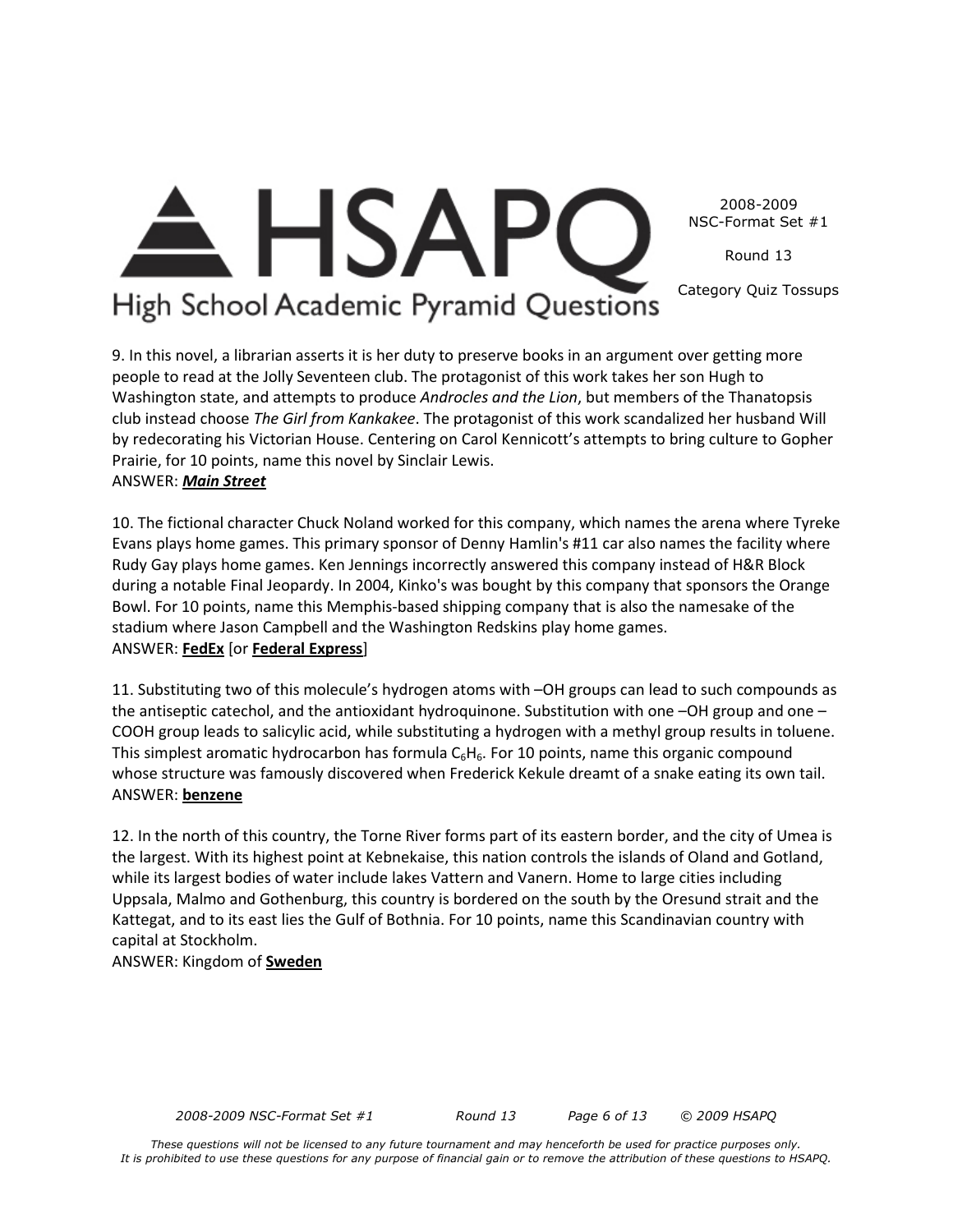13. This man's first film role came as Herbert Pocket in *Great Expectations*, and Peter Ustinov claimed he was "the outstanding poet of anonymity." In a 1949 film, this man plays a sufragette who is killed when the protagonist shoots an arrow through her hot air balloon that she is flying pro-vote messages from. In addition to playing eight heirs to a fortune in *Kind Hearts and Coronets*, this man has played a character named Yevgraf, whose line, "Ah, then, it's a gift," concludes the film *Dr. Zhivago*. For 10 points, name this British actor who played Colonel Nicholson in *Bridge on the River Kwai*. ANSWER: Alec **Guinness**

14. He gained political power with the marriage to his fourth wife, Caecilia Metella, and he was replaced in the Asian command by Lucius Valerius Flaccus. He instituted the Lex Cornelia Majestatis, a treason law, and his victory at the Colline Gate solidified his power. During the invasion of Cimbri, he was transferred to the service of Quintus Lutatius Catulus, and in 88 BCE, he was placed in command in the war against Mithradates. For 10 points name this dictator of Rome and rival of Gaius Marius who assumed the name Felix.

ANSWER: Lucius Cornelius **Sulla** Felix [accept **Felix** before mentioned]

*2008-2009 NSC-Format Set #1 Round 13 Page 7 of 13 © 2009 HSAPQ*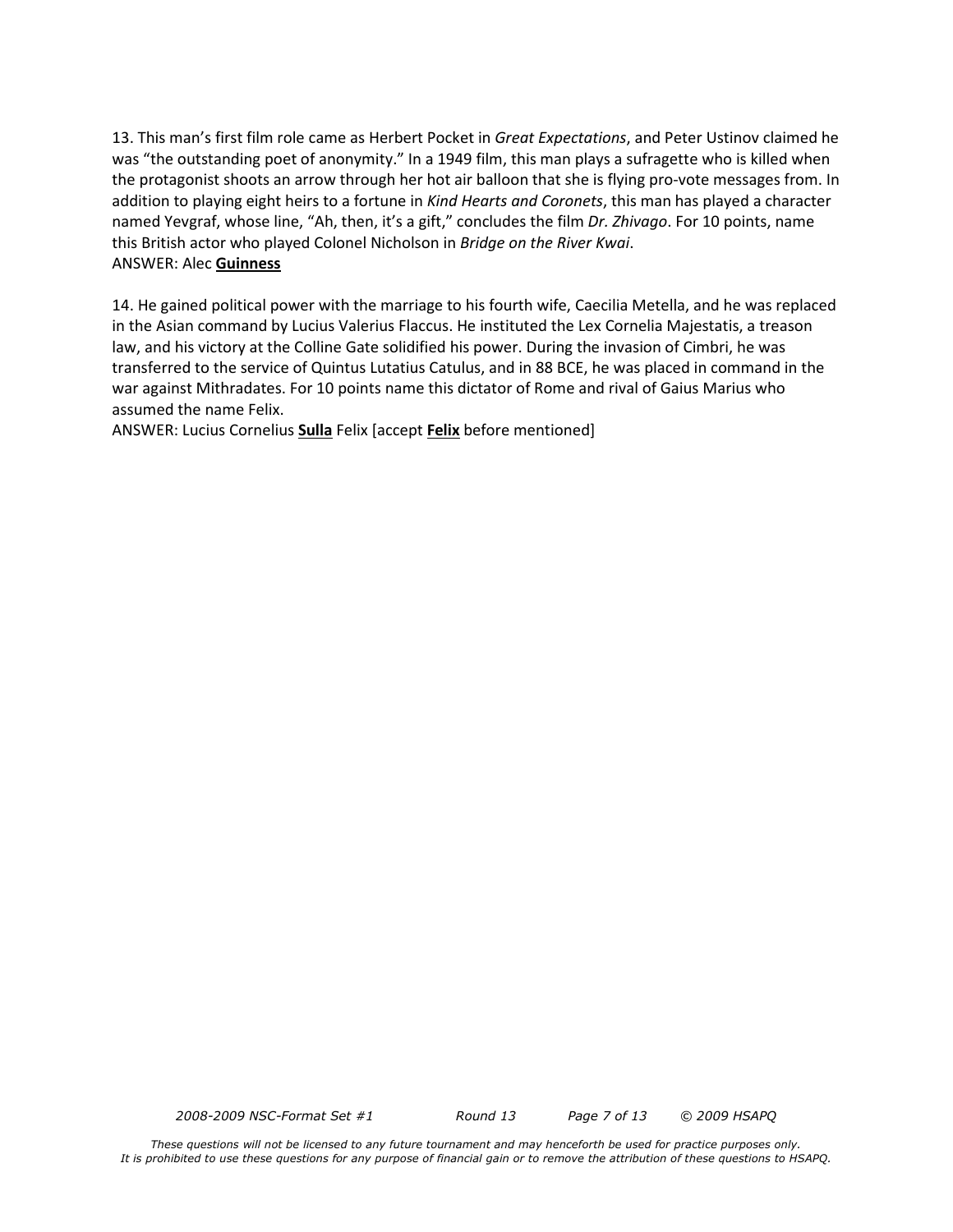Round 13

Category Quiz Bonuses

# High School Academic Pyramid Questions

 $\triangle$  HSAPC

### **Arts**

He got his start performing at the Storeyville bordello in New Orleans, and after moving to California he formed his Red Hot Peppers. The composer of "King Porter Stomp" and "Shoe Shiner's Drag," for 15 points name this pianist who claimed he invented jazz.

ANSWER: Jelly Roll **Morton**

### **Current Events**

A recent power-sharing agreement negotiated by Thabo Mbeki gave this man's party, the Movement for Democratic Change, power in areas previously held by Robert Mugabe's Zanu-PF. For 15 points, identify this recently-declared Prime Minister of Zimbabwe.

ANSWER: Morgan **Tsvangirai**

### **Geography**

Home to the Stephen C. Foster State Park, it has a name meaning "trembling earth." For 15 points, name this large swamp that is drained by the St. Marys and Suwanee rivers, and is located in southeastern Georgia.

ANSWER: **Okefenokee** Swamp

### **History**

This state occupied present-day southern Ghana in the 18th and 19th centuries. Active in the 18th century slave trade, its capital was established in Kumasi. For 15 points, name this empire that was founded by Osei Tutu, who took the throne of the Golden Stool. ANSWER: **Ashanti** [or **Asante**; or **Asanteman**]

### **Literature**

This poet wrote "I doubt not God is good, well-meaning, kind" in his "Yet Do I Marvel" from the collection *Color*, which he followed up with *Copper Sun* and *The Ballad of the Brown Girl*. For 15 points, name this poet of the Harlem Renaissance. ANSWER: Countee **Cullen**

### **Math Calculation**

In the following question, your answer should be an ordered pair. Suppose  $f(x)=Q+R\ln x$  where Q and R are real constants. For 15 points, if  $f(1) = 5$  and  $f(e) = 4$ , what is the ordered pair,  $(Q, R)$ ? ANSWER: (**5, -1**)

*2008-2009 NSC-Format Set #1 Round 13 Page 8 of 13 © 2009 HSAPQ*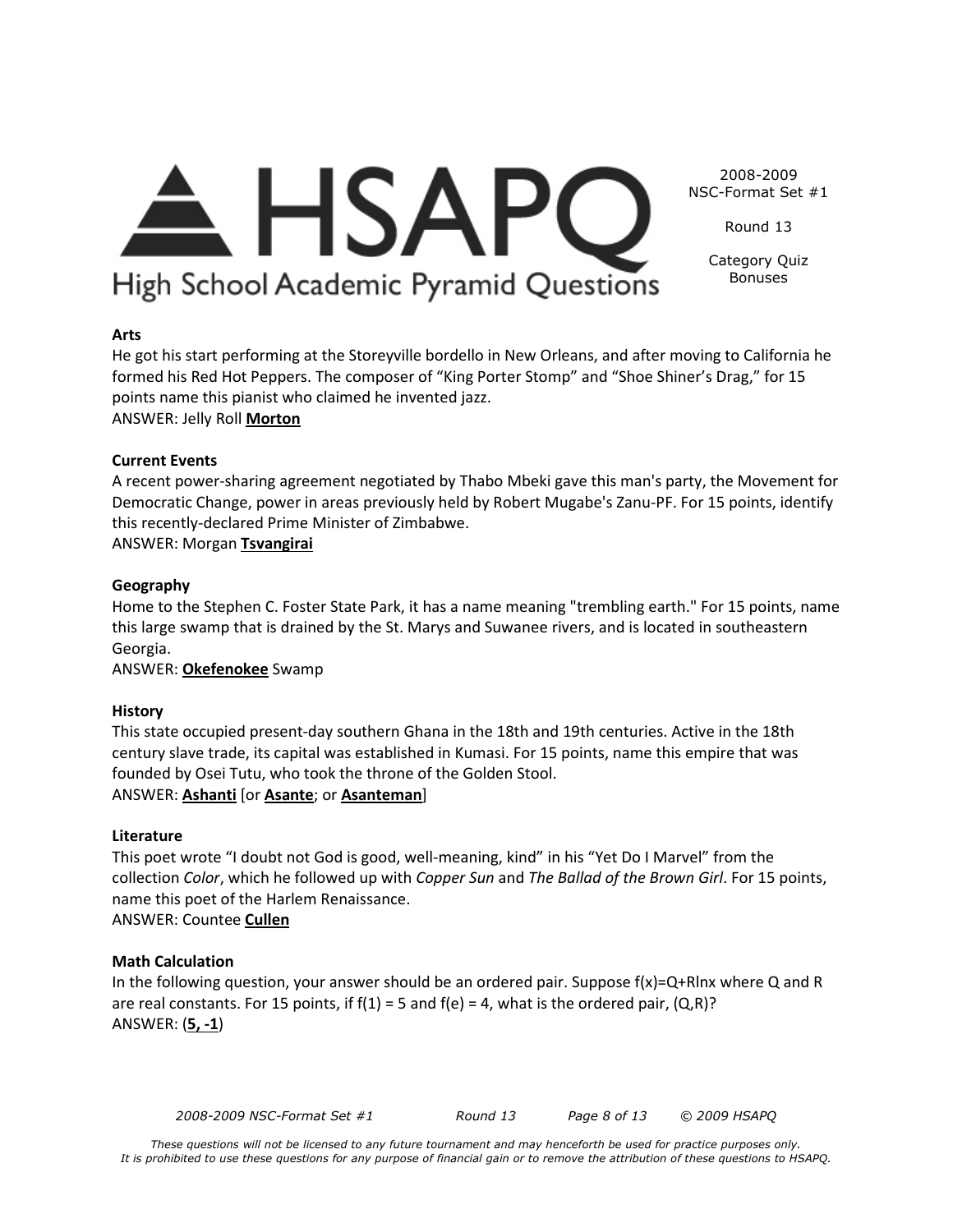### **Religion**

This man's statue is always accompanied by a lion, and he formulated "five great vows," including *satya*  and *asteya*. For 15 points, identify this twenty-fourth and final Tirthankara, a man who is considered the founder of Jainism.

ANSWER: **Mahavira** [or **Vardhamana**]

### **Social Science**

This concept goes hand-in-hand with the concept of "pecuniary struggle," whereby people attempt to match the wealth of others. For 15 points, name this concept presented in Thorstein Veblen's *Theory of the Leisure Class*, the acquisition of luxury goods for the express purpose of displaying them. ANSWER: **conspicuous consumption**

*2008-2009 NSC-Format Set #1 Round 13 Page 9 of 13 © 2009 HSAPQ*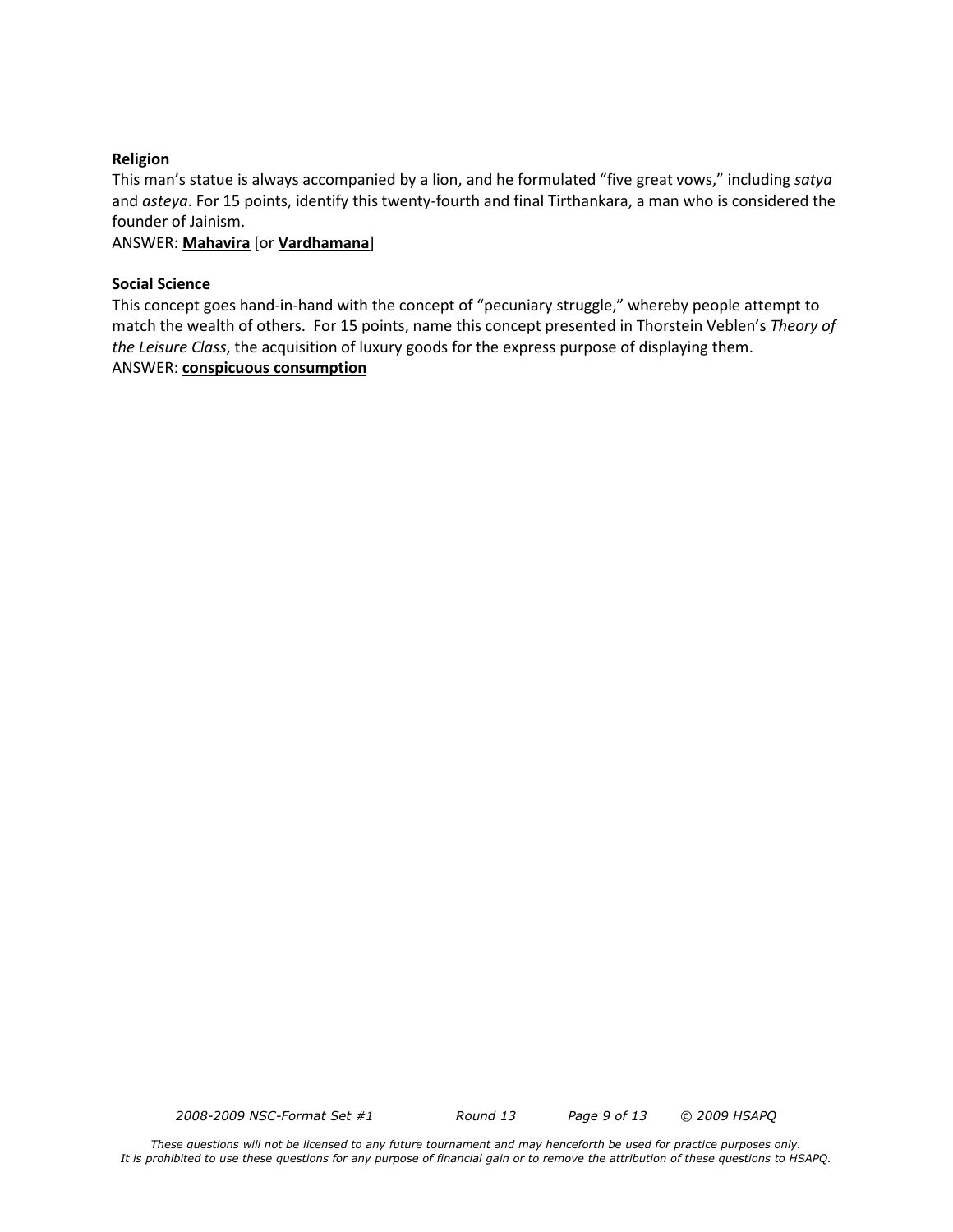Round 13

Stretch Phase

# High School Academic Pyramid Questions

 $\triangle$  HSAPC

15. One character in this work organizes the local baseball club and plays first base with constant thrill. Another character keeps small balls of paper in his pockets. In addition to Joe Welling and Dr. Reefy, a priest in this work sees Kate praying naked through a hole in his stained glass window. Wing Biddlebaum and Jesse Bentley are other characters in this work, which begins comparing people to misshapen apples in "The Book of the Grotesque." For 10 points, name this work about George Willard's eventual escape from the title town, written by Sherwood Anderson.

# ANSWER: *Winesburg, Ohio*

One Senator from this state gave out the "Golden Fleece Awards" and made a speech demanding ratification of an anti-genocide treaty every day for nineteen years. For 10 points each:

[10] Name this state represented in the Senate by William Proxmire, as well as Joseph McCarthy. ANSWER: **Wisconsin**

[10] This Wisconsin Senator opposed Philetus Sawyer, promoted the "Wisconsin Idea" of university involvement in government, and garnered five million votes for President in 1924. ANSWER: Robert Marion **La Follette**

# [10] La Follette was the candidate of this third party, which promised expropriation of natural resources

and railroads but did not prevent Calvin Coolidge's re-election.

# ANSWER: **Progressive** Party

16. His inspiration from Cherubini can be found in his recently rediscovered *Messe solennelle*, which was reused in his *Te Deum*. This man's *Requiem* is scored for an orchestra with four brass bands at different ends of the stage. One of his works for viola and orchestra is based on a Byron poem and is entitled *Harold in Italy*. Another of this works uses an idée fixe to represent a love interest, and includes the section "March to the Scaffold." For 10 points, name this French composer of *Symphonie Fantastique*. ANSWER: Hector **Berlioz**

This short story discusses mystics who dream that God is a circular book with a continuous spine. For 10 points each:

[10] Name this short story about a location consisting of an infinite number of hexagonal chambers, which contain books made up of random variations of characters.

# ANSWER: "The **Library of Babel**"

[10] This blind Argentine author of "Tlon, Uqbar, Orbis Tertius" and "The Garden of Forking Paths" wrote "The Library of Babel."

ANSWER: Jorge Luis **Borges**

[10] Borges wrote a book named for the "dream" type of these animals. Another of these animals names a William Blake poem where it is "burning bright / in the forests of the night."

# ANSWER: **tiger**

*2008-2009 NSC-Format Set #1 Round 13 Page 10 of 13 © 2009 HSAPQ*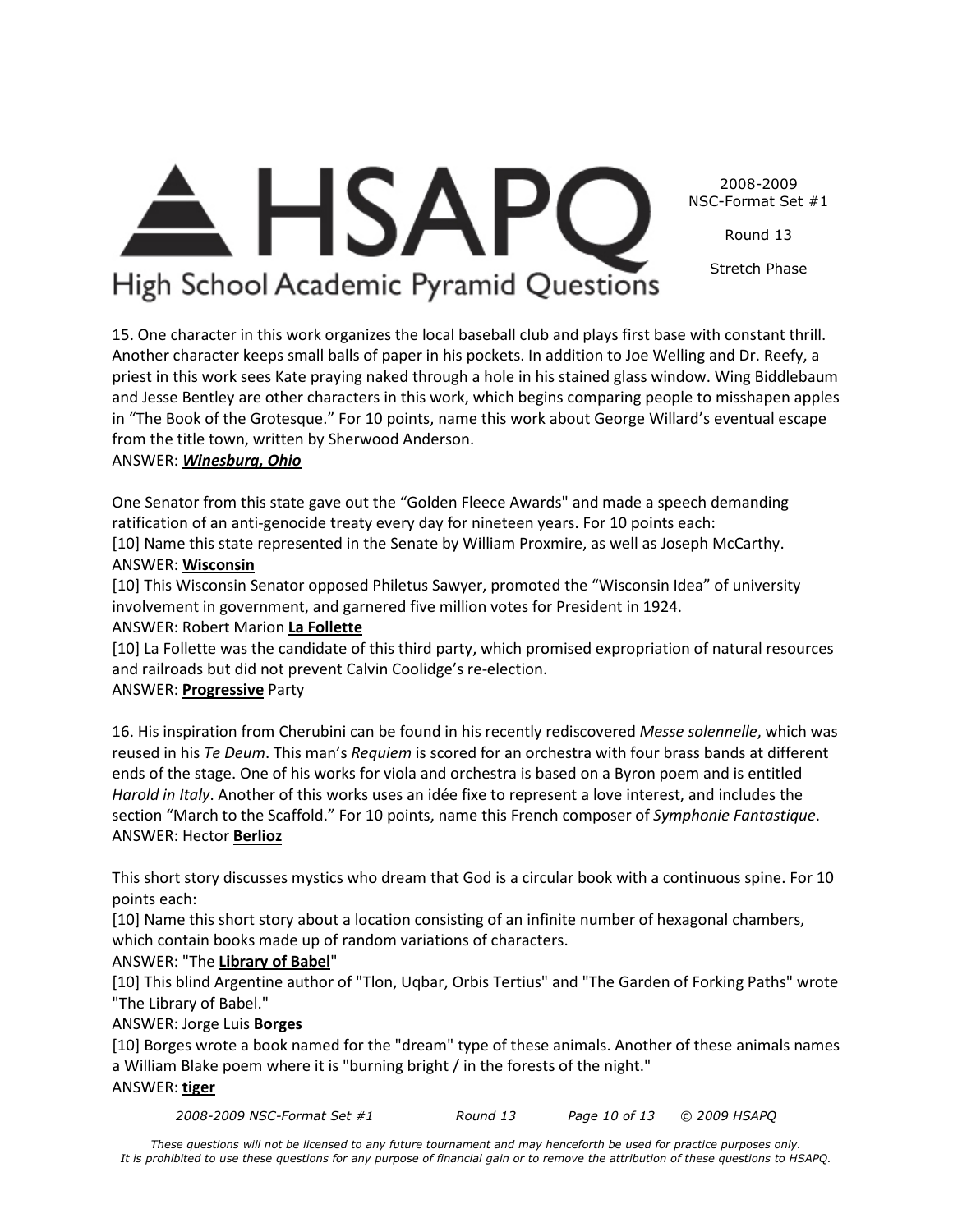17. This action was ratified by Congress only due to the Willey Amendment. The Declaration of the People, which proclaimed this, announced the formation of the "Restored Government." John Carlile's convention at Clarksburg had resolved to perform this action, which involved fifty counties and was orchestrated by those who left the 1861 Secession Convention in protest. Supported by the small farmers and abolitionists who were antagonistic towards the Richmond government, for 10 points, name this 1863 event that broke a former slave state in two.

ANSWER: the **formation of West Virginia** [or the **secession of West Virginia** from Virginia; accept anything reasonable that involves West Virginia either leaving Virginia or coming into existence as a state]

This man collaborated with Vitaly Halberstadt on a book about chess strategy called *Opposition and Sister Squares are Reconciled*. For 10 points each:

[10] Name this artist, whose works include a "ready-made" urinal entitled *Fountain*, the abstract *Nude Descending a Staircase*, and a defaced Mona Lisa called *L.H.O.O.Q.*

## ANSWER: Marcel **Duchamp**

[10] Marcel Duchamp was a member of this group, whose name was randomly selected by fellow member Tristan Tzara.

## ANSWER: **Dada**ism

[10] A confusing book called *The Green Box* accompanies this Duchamp creation, which shows several wheels and machines around abstract representations of nine men pursuing a woman.

# ANSWER: *The Large Glass* [or *The Bride Stripped Bare by her Bachelors, Even*; or *La Mariée mise à nu par ses célibataires, même*]

18. This man's short story "A King Listens" is found in his collection *Under the Jaguar Sun*. One novel by this man centers on a group of mute travelers telling stories with Tarot cards, and another is titled after the hiding place of Pin. In addition to *Castle of Crossed Destinies* and *Path to the Nest of Spiders*, this man wrote a "heraldic trilogy" that begins with *The Cloven Viscount*, and a second-person novel which stars The Reader. For 10 points, identify this Italian author of *Cosmicomics*, *Invisible Cities*, and *If on a winter's night a traveler*.

# ANSWER: Italo **Calvino**

One formative event of this period was Pelagius's creation of the Kingdom of Asturias, which led to the battle of Covadonga. For 10 points each:

[10] Name this 800 year period of Spanish history in which the Iberian Peninsula was reclaimed from Muslim control.

# ANSWER: **Reconquista** [accept Christian **Reconquest**]

[10] The Reconquista was ended after the marriage of Ferdinand of Aragon and Isabella of Castile, which enabled them to team up to take this final Nasrid Islamic kingdom in 1492. ANSWER: Emirate of

## **Granada**

[10] Granada was founded by the Almohad dynasty, which was defeated at this 1212 battle in which Castile, Navarre, Aragon, and Portugal weakened Almohad control in the Maghreb. ANSWER: Battle of Las **Navas de Tolosa**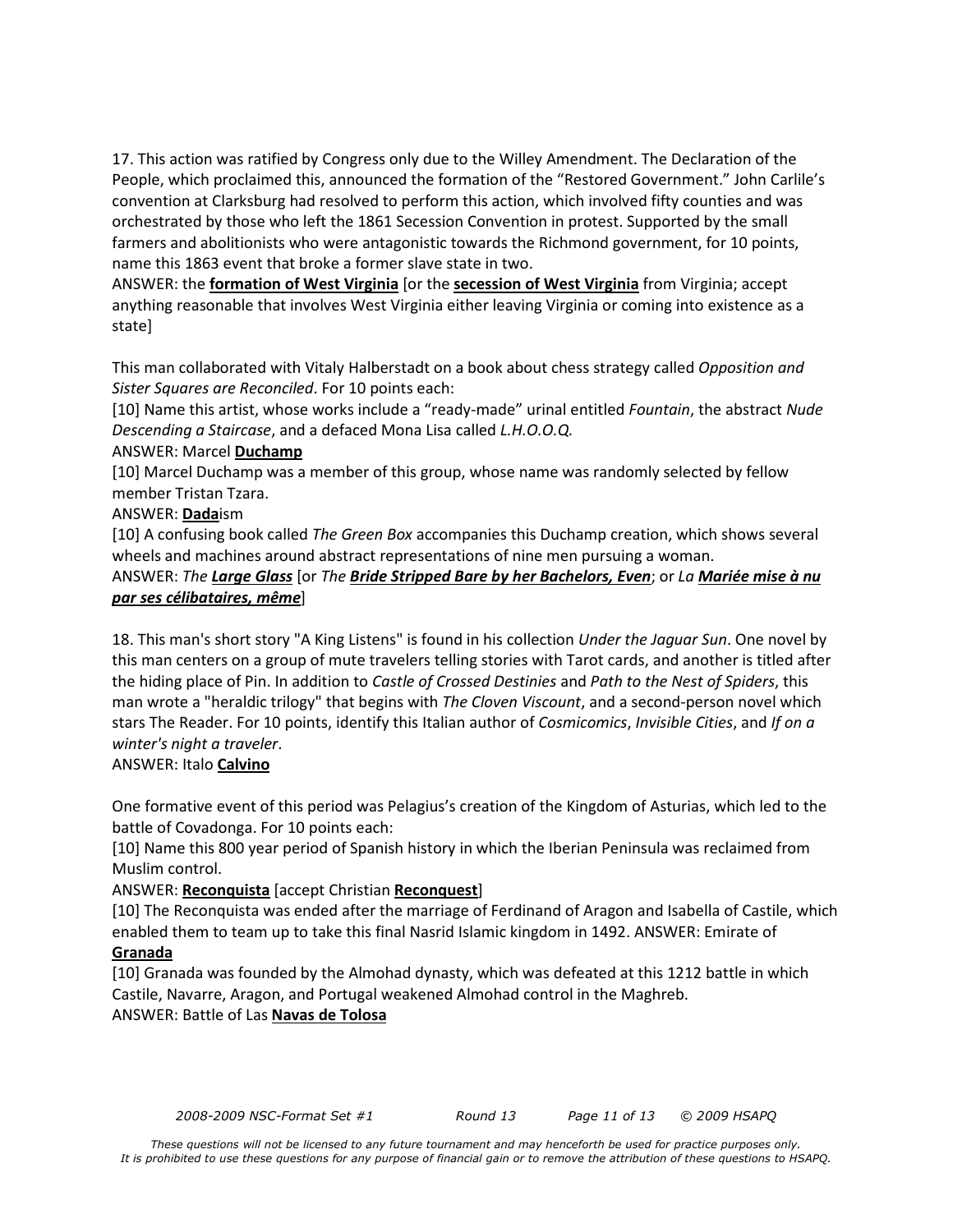19. William Adams, known as the "pilot of Miura", served as advisor to this man, who first saw battle against Suzuki Shigeteru. Captured en route to Sumpu, this man was held hostage in the Manshoji Temple for three years after which he was traded to Imagawa Sessai. He was victorious at the battles of Komaki and Nagakute, as well as at Temmokuzan, Anegawa, and Nagashino with his mentor Oda Nobunaga. For 10 points, name this victor of the Battle of Sekigahara over supporters of Hideyoshi, the unifier of Japan and namesake of a Shogunate.

ANSWER: **Tokugawa** Ieyasu [or **Matsudaira** Jirosaburo Motonobu; or **Matsudaira** Kurandonosuke Motoyasu; or **Matsudaira**Takechiyo]

Name these French authors, for 10 points each.

[10] This author of the play *Hernani* is best known for novels such as *Les Miserables* and *The Hunchback of Notre Dame*.

ANSWER: Victor-Marie **Hugo**

[10] This man included *Within a Budding Grove* and *The Guermantes Way* as volumes in his seven-part series *Remembrance of Things Past*.

ANSWER: Valentin Louis Georges Eugène Marcel **Proust**

[10] He invented the "Locked Room" genre in *Mystery of the Yellow Room*, and he also wrote the novel *The Phantom of the Opera*.

ANSWER: Gaston **Leroux**

20. A quantity represented alternately by nu and this letter is found in Sutherland's formula. Another quantity represented by this letter is the quotient of the magnetic flux density and the magnetic field; with a certain subscript, it multiplies I in the most common version of Ampere's Law. In addition to viscosity and magnetic permeability, this letter also represents the coefficient of friction. For 10 points, name this Greek letter that also represents the prefix "micro-." ANSWER: **μ** [read as **mu**]

Each one of these consists of a renal corpuscle and a renal tubule. For 10 points each:

[10] Name these functional units of the kidneys.

### ANSWER: **nephron**s

[10] The renal corpuscle consists of this cup-shaped structure that surrounds the glomerulus and conducts filtrate into the renal tubule.

### ANSWER: **Bowman's capsule**

[10] This portion of the renal tubule dips into the medulla, and consists of the descending limb, thin ascending limb, and thick ascending limb.

### ANSWER: **loop of Henle**

21. One god associated with these items had his foot eaten by Cipactli and was known as the "smoking obsidian" type. In addition to Tezcatlipoca, another goddess associated with these objects was tricked into coming out of a cave after some jewels and one of these were tied to a tree, and is the Shinto sun goddess Ameterasu. For 10 points, name this type of surface, a watery one of which prompted Narcissus to fall in love with himself.

ANSWER: **mirror**s [accept equivalents; prompt on "reflections"]

*2008-2009 NSC-Format Set #1 Round 13 Page 12 of 13 © 2009 HSAPQ*